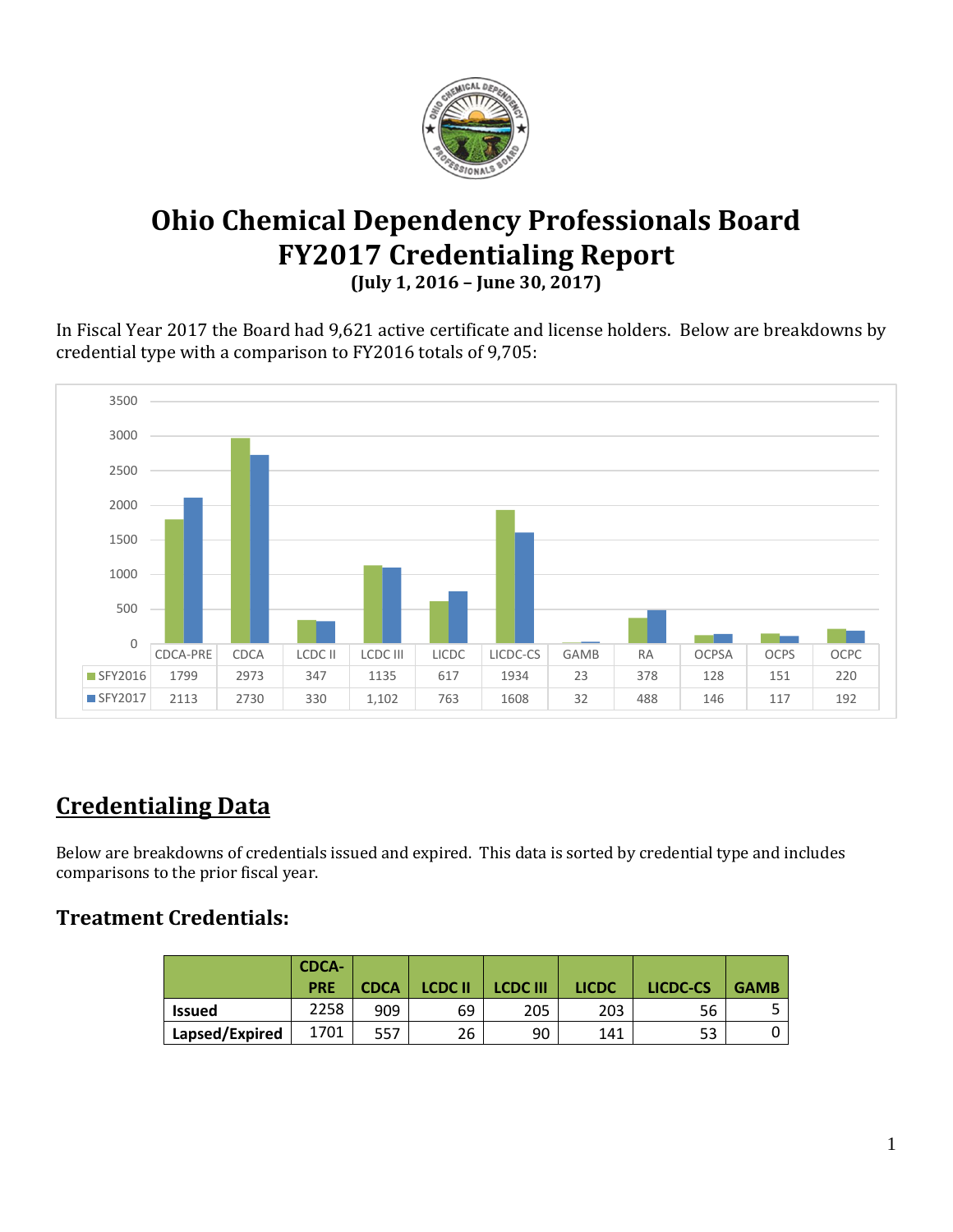

#### **Treatment Credentials Issued in SFY17**

### **Prevention Credentials:**

|                | <b>RA</b> | <b>OCPSA</b> | OCPS I    | OCPS II |  |
|----------------|-----------|--------------|-----------|---------|--|
| <b>Issued</b>  | 291       | 45           | 14        |         |  |
| Lapsed/Expired | 154       | n F<br>ر ے   | n c<br>۷b |         |  |

#### **Prevention Credentials Issued in SFY 17**